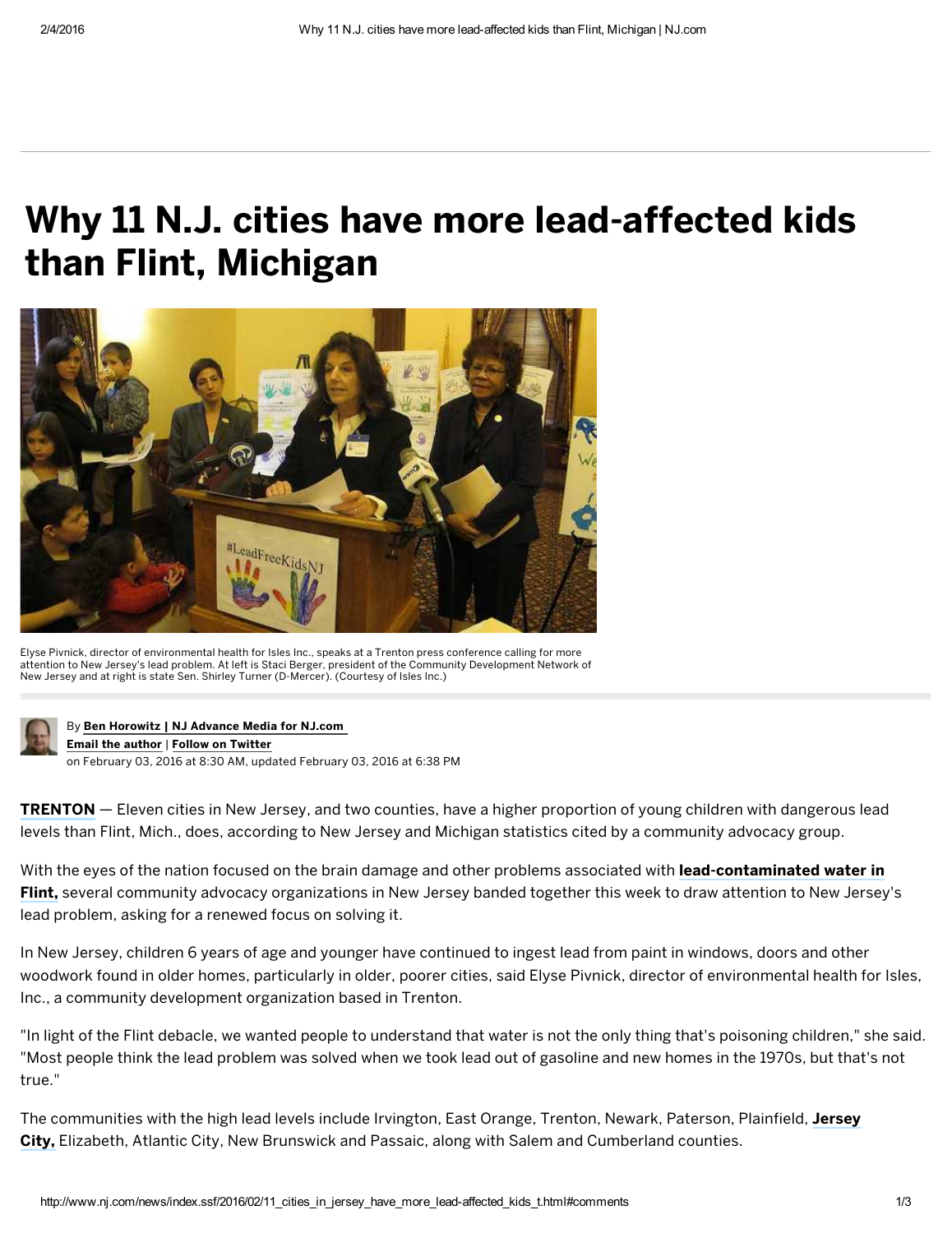"You can breathe it in from dust and you can swallow it," Pivnick said.



## [Christie](http://www.nj.com/politics/index.ssf/2016/01/christie_vetoes_10m_fund_to_remove_lead_paint_from.html#incart_article_small) vetoes \$10M fund to remove lead paint

New Jersey Department of Health statistics from 2014, the last year for which data is available, show that those 11 cities and two counties had a higher percentage of children with elevated lead levels than Flint did in 2015, as shown by Michigan state statistics.

Also, Pivnick pointed out, in 2015, there were more than 3,000 new cases of children under the age of 6 in New Jersey with elevated levels of lead in their blood. Overall, advocates said, about 225,000 young children in the state have been afflicted by lead since 2000.

At a Trenton press conference on Monday, Isles Inc. and several other community action groups called on Gov. Chris Christie to restore \$10 million in funding for the Lead Hazard Control Assistance Fund in the next state budget.

That money had been earmarked for the removal of lead from older homes, and also financed home inspections, emergency relocations for affected families and efforts to educate the public.

Just two weeks ago, Christie pocket-vetoed a \$10 million bill that set aside money for the lead control assistance fund. This was the third consecutive two-year legislative session in which the bill failed to be signed into law.

The \$10 million is money accrued based on a fee on paint sales, but governors have diverted the funds' revenue to support the state budget since the fund was established in 2004, according to the bill's supporters.

In addition to more state funding, Pivnick and the other advocates called for more involvement by local communities and leaders in focusing on the lead problem, including enforcing housing codes more diligently and expanding inspections to rental units with fewer than three bedrooms.

Lead poisoning leads to brain damage and the associated memory loss and related learning disabilities, and it "robs children of their potential," Pivnick said.

With the problem even more widespread in New Jersey than it is in Flint, Pivnick said, "We should have the same protocols in place that Flint does. Why aren't the same alarms going off here?"

Sen. Ronald Rice (D‑Essex) agreed, "We've seen the national outrage resulting from lead‑contaminated water distributed in Flint. We have our own crisis in New Jersey that cannot be ignored."

Other groups joining the campaign included the Housing and Community Development Network of New Jersey; New Jersey Citizen Action and the Anti‑Poverty Network of New Jersey.

Responding for the state, Donna Leusner, a spokeswoman for the Department of Health, did not refute the statistics circulated by the advocacy groups, but pointed out that they are based on a "lower standard" for lead levels in blood than is currently in state regulations.

Over the past 20 years, Leusner said, the trend in the number of children with elevated lead levels has fallen significantly, while the number of children tested has increased significantly.

In the last fiscal year, she said, 205,607 children were tested for lead, compared with 10,200 in 1998. Also, she said, the number of children with elevated blood levels, based on the higher standard, dropped over the same period.